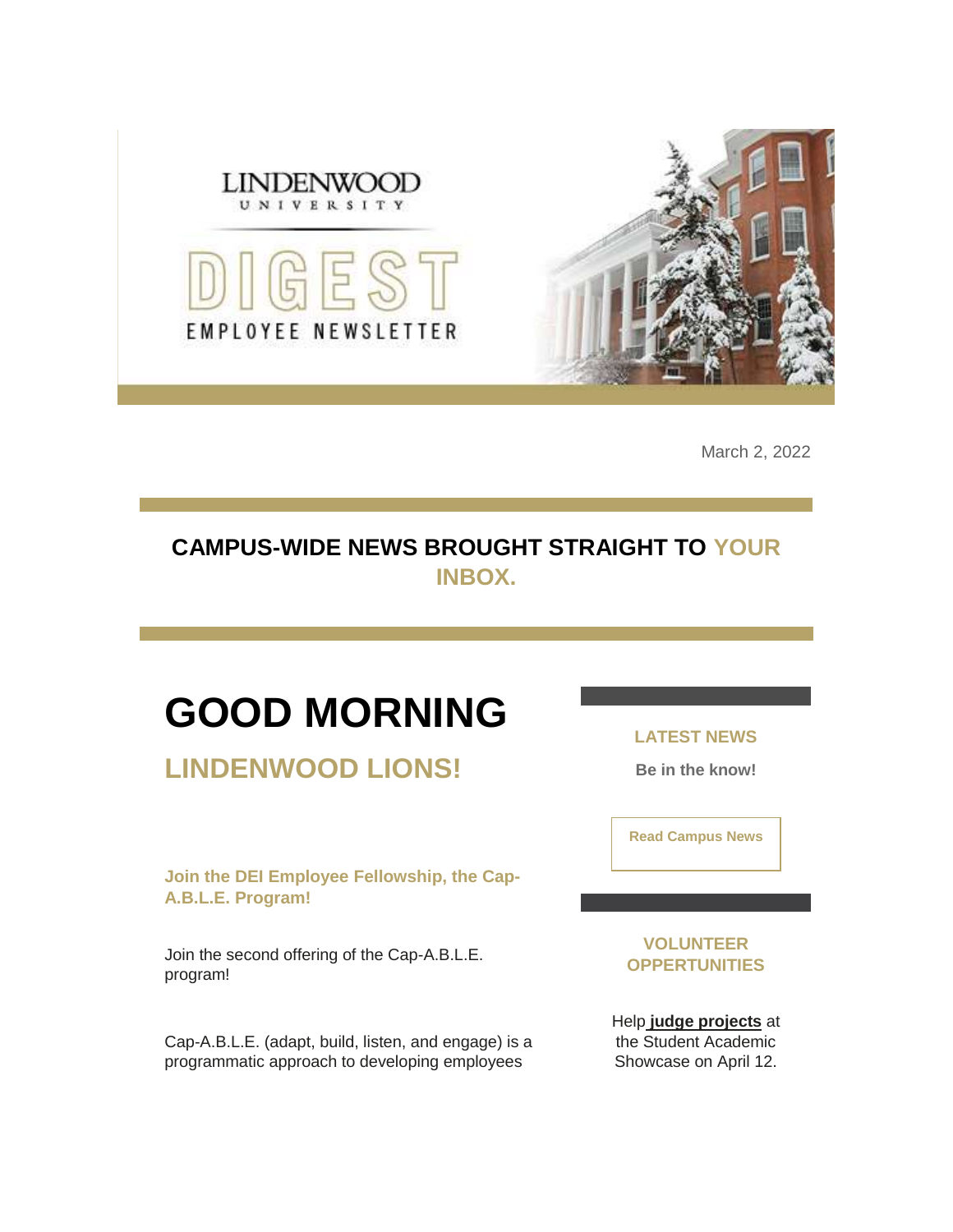who are capable of creating a more equitable and inclusive university culture. Program participants explore diversity, equity, and inclusion from an organizational, societal, and individual perspective.

The next session starts Monday, March 14.





**[Join LindenConnect](https://nam04.safelinks.protection.outlook.com/?url=https%3A%2F%2Fr20.rs6.net%2Ftn.jsp%3Ff%3D001VUbvY0b1jL9w9ScDZdpFAgujgn7L-9VrDNo8SpiqvPMkIv94H8m__Tz-f-pvjv0iqRm1SGilQh3bbBQV4x7aFa7bf2QLsTDHtq6wwMXDjh0Y8jMR4Hh256OegiEqeO04Z64toKWBgGUUtdODUDOfHtC9hZQLeg3vUGOQyI_uwlc%3D%26c%3DQts8JE_xXoc3hhjhQ1zNePUQP1FHD7NmRod-54Iqgl8DiJKbeuB2eQ%3D%3D%26ch%3Dst2QzF5EJ4VgBiWe5qzeWKrvKrZMeoMTBsCwysCqn5TRtCmt873R7g%3D%3D&data=04%7C01%7Cphuffman%40lindenwood.edu%7C83f32392ad8d48a5f63b08d9fc61a30e%7C3d72f08e540a4c68905d9e69c4d9c61e%7C1%7C0%7C637818318543777654%7CUnknown%7CTWFpbGZsb3d8eyJWIjoiMC4wLjAwMDAiLCJQIjoiV2luMzIiLCJBTiI6Ik1haWwiLCJXVCI6Mn0%3D%7C3000&sdata=PhmEl9oX28vJpwioImvF9zIF4218Y6kZdnbT%2F8ZTrGM%3D&reserved=0)**





## SUBMIT TO THE DIGEST

To have your listing appear in the Digest, please fill out the **[Project](https://nam04.safelinks.protection.outlook.com/?url=https%3A%2F%2Fr20.rs6.net%2Ftn.jsp%3Ff%3D001VUbvY0b1jL9w9ScDZdpFAgujgn7L-9VrDNo8SpiqvPMkIv94H8m__TCKmCmx2aJ0bKlP7tSNBj7qkuWF6i5IP8nzeM-IBlmMnF1IaRRVqFlhTSts5PxwAHHHwVDjvjD9LXp_mCY2meFP3cg3Wh-KCDyrNXzJvyMxB6g9769WxMuA57tryJFEoM_nEHzp9KnahgPvlDZOfvVKmQs2K2v5XenkDuLbb55o%26c%3DQts8JE_xXoc3hhjhQ1zNePUQP1FHD7NmRod-54Iqgl8DiJKbeuB2eQ%3D%3D%26ch%3Dst2QzF5EJ4VgBiWe5qzeWKrvKrZMeoMTBsCwysCqn5TRtCmt873R7g%3D%3D&data=04%7C01%7Cphuffman%40lindenwood.edu%7C83f32392ad8d48a5f63b08d9fc61a30e%7C3d72f08e540a4c68905d9e69c4d9c61e%7C1%7C0%7C637818318543933888%7CUnknown%7CTWFpbGZsb3d8eyJWIjoiMC4wLjAwMDAiLCJQIjoiV2luMzIiLCJBTiI6Ik1haWwiLCJXVCI6Mn0%3D%7C3000&sdata=x6eiBtYi42WCqmu631mD7eBmuBByFOfz5D0nMFBtUtA%3D&reserved=0)  [Request Form](https://nam04.safelinks.protection.outlook.com/?url=https%3A%2F%2Fr20.rs6.net%2Ftn.jsp%3Ff%3D001VUbvY0b1jL9w9ScDZdpFAgujgn7L-9VrDNo8SpiqvPMkIv94H8m__TCKmCmx2aJ0bKlP7tSNBj7qkuWF6i5IP8nzeM-IBlmMnF1IaRRVqFlhTSts5PxwAHHHwVDjvjD9LXp_mCY2meFP3cg3Wh-KCDyrNXzJvyMxB6g9769WxMuA57tryJFEoM_nEHzp9KnahgPvlDZOfvVKmQs2K2v5XenkDuLbb55o%26c%3DQts8JE_xXoc3hhjhQ1zNePUQP1FHD7NmRod-54Iqgl8DiJKbeuB2eQ%3D%3D%26ch%3Dst2QzF5EJ4VgBiWe5qzeWKrvKrZMeoMTBsCwysCqn5TRtCmt873R7g%3D%3D&data=04%7C01%7Cphuffman%40lindenwood.edu%7C83f32392ad8d48a5f63b08d9fc61a30e%7C3d72f08e540a4c68905d9e69c4d9c61e%7C1%7C0%7C637818318543933888%7CUnknown%7CTWFpbGZsb3d8eyJWIjoiMC4wLjAwMDAiLCJQIjoiV2luMzIiLCJBTiI6Ik1haWwiLCJXVCI6Mn0%3D%7C3000&sdata=x6eiBtYi42WCqmu631mD7eBmuBByFOfz5D0nMFBtUtA%3D&reserved=0)** (be sure to choose "Communications and Public Relations" for type of request) by 5 p.m. on Mondays. The Digest is sent every Wednesday. Submissions for the same story can be made every four weeks. All entries to the Digest are subject to editing prior to running.

**[SUBMIT IT!](https://nam04.safelinks.protection.outlook.com/?url=https%3A%2F%2Fr20.rs6.net%2Ftn.jsp%3Ff%3D001VUbvY0b1jL9w9ScDZdpFAgujgn7L-9VrDNo8SpiqvPMkIv94H8m__TCKmCmx2aJ0bKlP7tSNBj7qkuWF6i5IP8nzeM-IBlmMnF1IaRRVqFlhTSts5PxwAHHHwVDjvjD9LXp_mCY2meFP3cg3Wh-KCDyrNXzJvyMxB6g9769WxMuA57tryJFEoM_nEHzp9KnahgPvlDZOfvVKmQs2K2v5XenkDuLbb55o%26c%3DQts8JE_xXoc3hhjhQ1zNePUQP1FHD7NmRod-54Iqgl8DiJKbeuB2eQ%3D%3D%26ch%3Dst2QzF5EJ4VgBiWe5qzeWKrvKrZMeoMTBsCwysCqn5TRtCmt873R7g%3D%3D&data=04%7C01%7Cphuffman%40lindenwood.edu%7C83f32392ad8d48a5f63b08d9fc61a30e%7C3d72f08e540a4c68905d9e69c4d9c61e%7C1%7C0%7C637818318543933888%7CUnknown%7CTWFpbGZsb3d8eyJWIjoiMC4wLjAwMDAiLCJQIjoiV2luMzIiLCJBTiI6Ik1haWwiLCJXVCI6Mn0%3D%7C3000&sdata=x6eiBtYi42WCqmu631mD7eBmuBByFOfz5D0nMFBtUtA%3D&reserved=0)**

**[MORE INFORMATION](https://nam04.safelinks.protection.outlook.com/?url=https%3A%2F%2Fr20.rs6.net%2Ftn.jsp%3Ff%3D001VUbvY0b1jL9w9ScDZdpFAgujgn7L-9VrDNo8SpiqvPMkIv94H8m__X62zIsI5lECpY6VqT7WJd0wM3cStlSxUx_9yYPO8KScddfr6IG1x0lcJ0ukgC-LL5YBZA4FciYzuflbSiQkexlUhX-kum2R-e_sHloZB-R52SiE_hilHtAGE5dagt26z5VZFyClUnu6KMasBrMYeDYFMcp8smBknGuQRiwathSInfcxz0dsuzQeDzivFUv7AQ%3D%3D%26c%3DQts8JE_xXoc3hhjhQ1zNePUQP1FHD7NmRod-54Iqgl8DiJKbeuB2eQ%3D%3D%26ch%3Dst2QzF5EJ4VgBiWe5qzeWKrvKrZMeoMTBsCwysCqn5TRtCmt873R7g%3D%3D&data=04%7C01%7Cphuffman%40lindenwood.edu%7C83f32392ad8d48a5f63b08d9fc61a30e%7C3d72f08e540a4c68905d9e69c4d9c61e%7C1%7C0%7C637818318543933888%7CUnknown%7CTWFpbGZsb3d8eyJWIjoiMC4wLjAwMDAiLCJQIjoiV2luMzIiLCJBTiI6Ik1haWwiLCJXVCI6Mn0%3D%7C3000&sdata=VNpM31979OoVnZqYaZXO5jyODa4bE0XBM1JbxYQ4fzE%3D&reserved=0)**

# **Q2 MOMENTS**

Associate Professor of Philosophy, Dr. Joseph Steineger, embodies Q2 in all that he does! His classes are always engaging and interesting and he makes his students feel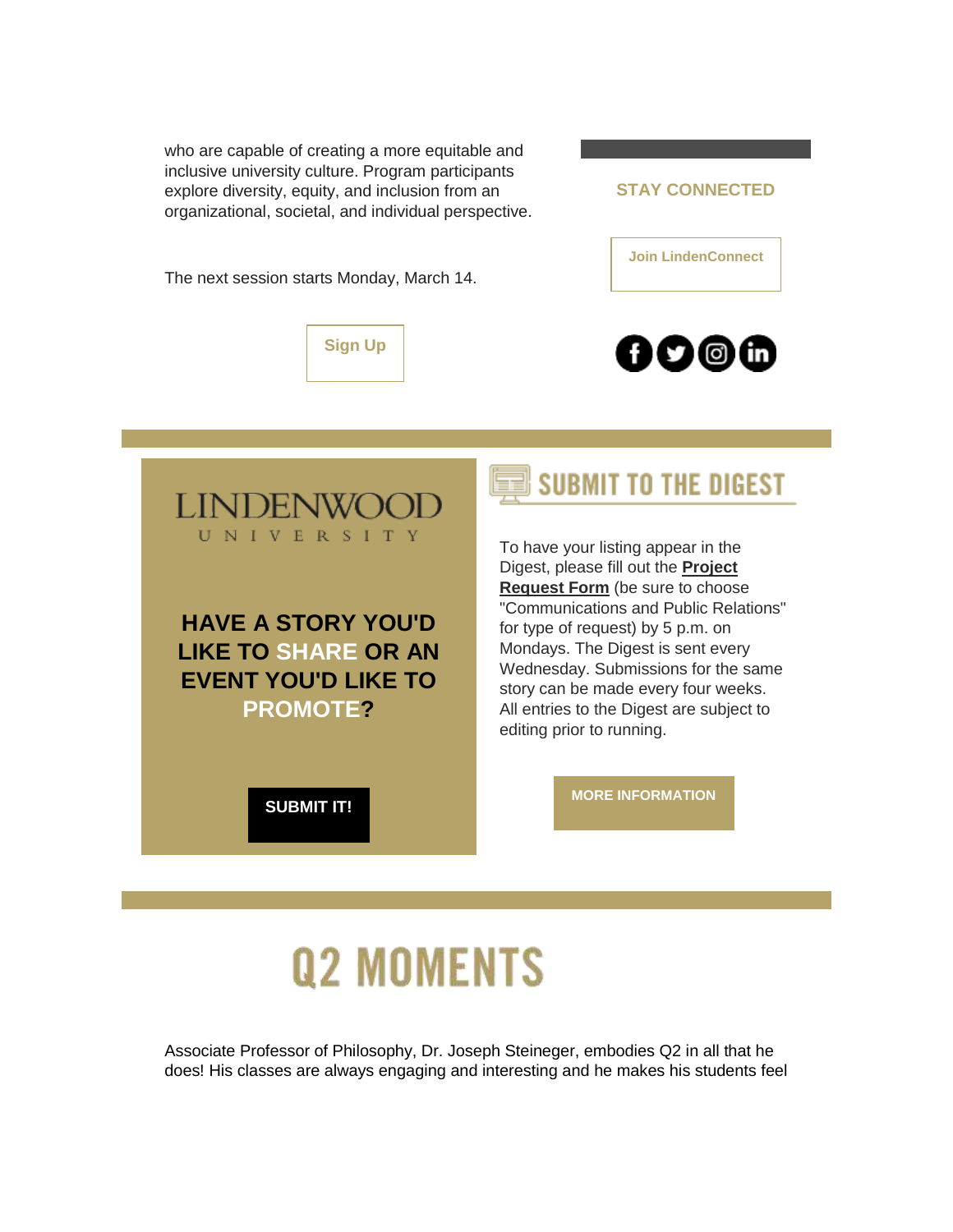included. He is always so quick to respond to students' questions and he is a great mentor. I constantly tell people that as an undergraduate, when I would go to his office for help with the study guide, I would leave with not only the help I needed but solid life advice as well.

Q2&You - Associate Professor for Human Resources, Dr. Evelyn Hendrix, created a display of individually wrapped washed fresh servings of green and red grapes to give away to students. The goal was to create interest in the LU Student Human Resources Club. The theme was "Did you hear it through the grapevine?" Students enjoyed the treat and walked away with more than one and a half large produce crates worth of grapes in less than two hours.

**-Q2 Team**

**[Submit Your Q2 Moment](https://nam04.safelinks.protection.outlook.com/?url=https%3A%2F%2Fr20.rs6.net%2Ftn.jsp%3Ff%3D001VUbvY0b1jL9w9ScDZdpFAgujgn7L-9VrDNo8SpiqvPMkIv94H8m__X62zIsI5lEC9tgRWxK0G-VCZiGbfXCaFtSODU3rcguVFvzaitPGBNVQ_cg1UdDsbgG8nWlIF12A41St_e5hjcDJsjU780RShCLAHUkqGC8FluXzb9FMXmm2xg8ef34eqwMM6kI6mY4RVbwEXC2XJcV5iip4Lb_0n05hKo24V8AuUnC9rOLO3O5lzrYjusxEP6HoHgi1NUZfVN0-mCsyzr2sqEA7sRoWRg%3D%3D%26c%3DQts8JE_xXoc3hhjhQ1zNePUQP1FHD7NmRod-54Iqgl8DiJKbeuB2eQ%3D%3D%26ch%3Dst2QzF5EJ4VgBiWe5qzeWKrvKrZMeoMTBsCwysCqn5TRtCmt873R7g%3D%3D&data=04%7C01%7Cphuffman%40lindenwood.edu%7C83f32392ad8d48a5f63b08d9fc61a30e%7C3d72f08e540a4c68905d9e69c4d9c61e%7C1%7C0%7C637818318543933888%7CUnknown%7CTWFpbGZsb3d8eyJWIjoiMC4wLjAwMDAiLCJQIjoiV2luMzIiLCJBTiI6Ik1haWwiLCJXVCI6Mn0%3D%7C3000&sdata=aMaNOVd4gbxMHTBfvoNtzjQrkpS88K9QPiWdP7a62Dc%3D&reserved=0)**

### **LINDENWO** UNIVERSITY

LEARNING ACADEMY

**Annual Compliance Courses for Faculty and Staff**

All **faculty and staff** that have been with the university for a consecutive year or longer are due for retraining of the following compliance courses:

- FERPA for Higher Education
- Harassment Prevention for Employees Higher Education Edition
- Preventing Bullying and Violence
- Title IX for Higher Education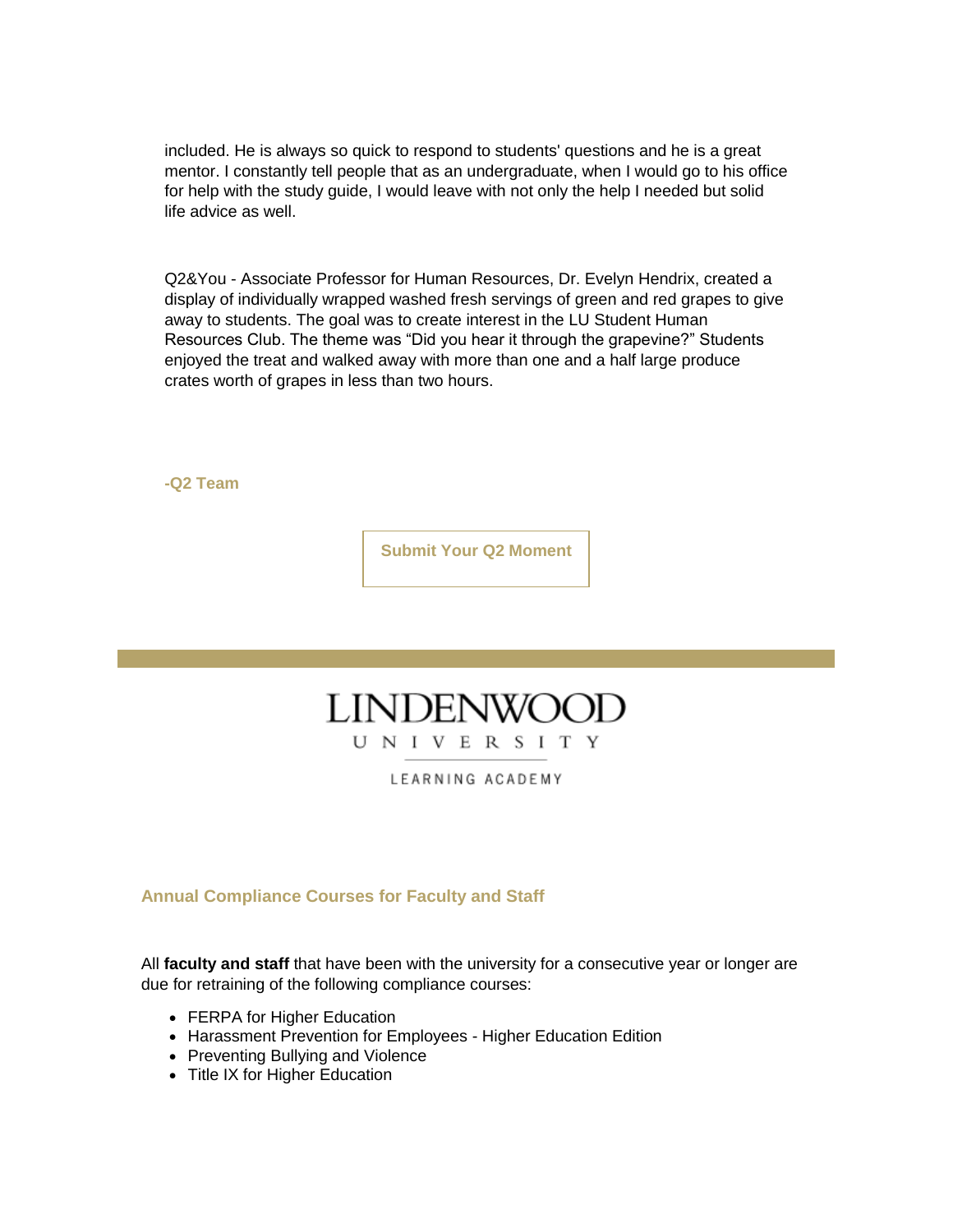Courses will be assigned on March 15 and you will have 30 days to complete the courses. You will receive an email notification directly from **[SkillSoft](https://nam04.safelinks.protection.outlook.com/?url=https%3A%2F%2Fr20.rs6.net%2Ftn.jsp%3Ff%3D001VUbvY0b1jL9w9ScDZdpFAgujgn7L-9VrDNo8SpiqvPMkIv94H8m__VcA8KlCNc64D7svr5uku6VsQafrWb6TUOos2uEtUElHK28OmPD4uvKMMjaFSanlOd6mWlQwMm-6ATNtWQc3tS5uPb819O-Xb3XEH5oBVCDo%26c%3DQts8JE_xXoc3hhjhQ1zNePUQP1FHD7NmRod-54Iqgl8DiJKbeuB2eQ%3D%3D%26ch%3Dst2QzF5EJ4VgBiWe5qzeWKrvKrZMeoMTBsCwysCqn5TRtCmt873R7g%3D%3D&data=04%7C01%7Cphuffman%40lindenwood.edu%7C83f32392ad8d48a5f63b08d9fc61a30e%7C3d72f08e540a4c68905d9e69c4d9c61e%7C1%7C0%7C637818318543933888%7CUnknown%7CTWFpbGZsb3d8eyJWIjoiMC4wLjAwMDAiLCJQIjoiV2luMzIiLCJBTiI6Ik1haWwiLCJXVCI6Mn0%3D%7C3000&sdata=xEtyU%2F3YGfWgeh%2B8bB6nz5lltDJdKf48qVmus%2B%2B0gMY%3D&reserved=0)** when you have been assigned courses with guidelines on how to access the courses. If you have any questions, please reach out to **[Brittany Gutermuth](mailto:Bgutermuth2@lindenwood.edu)**.

#### **Feed Your Mind Fridays - Anna Girdwood**

**March 4, 12 – 1 p.m.**

**Online**

Feed Your Mind Fridays are brief discussions on pressing issues in higher education. Each discussion begins with a presentation by a regional or national expert. A Q&A session follow each presentation. We welcome faculty and staff to these important conversations! This session we welcome Anna Girdwood and a discussion on *Name, Image, and Likeness (NIL) – What Does This Mean for Us.*

#### **Courageous Conversations - The Power of Multiple Generations in the Workplace**

**March 8, 1 - 2:30 p.m.** 

**CDI, Spellmann 3085**

What do we need to know and do to maximize the power of multiple generations in the workplace?

**[Register](https://nam04.safelinks.protection.outlook.com/?url=https%3A%2F%2Fr20.rs6.net%2Ftn.jsp%3Ff%3D001VUbvY0b1jL9w9ScDZdpFAgujgn7L-9VrDNo8SpiqvPMkIv94H8m__cZ-WCarVIhV0LU3Uxhzqc1WzhNmeWfqGCzwqWA_UL9dpu4xnryPrbibnNJO6fYQywQn_LNLp8FrMoK7S1jeLPRUHXQVaqjsOx0S5fMESjBxup9eq9uYUfIc8LFjTFYiiA%3D%3D%26c%3DQts8JE_xXoc3hhjhQ1zNePUQP1FHD7NmRod-54Iqgl8DiJKbeuB2eQ%3D%3D%26ch%3Dst2QzF5EJ4VgBiWe5qzeWKrvKrZMeoMTBsCwysCqn5TRtCmt873R7g%3D%3D&data=04%7C01%7Cphuffman%40lindenwood.edu%7C83f32392ad8d48a5f63b08d9fc61a30e%7C3d72f08e540a4c68905d9e69c4d9c61e%7C1%7C0%7C637818318543933888%7CUnknown%7CTWFpbGZsb3d8eyJWIjoiMC4wLjAwMDAiLCJQIjoiV2luMzIiLCJBTiI6Ik1haWwiLCJXVCI6Mn0%3D%7C3000&sdata=Uk%2BJJacobh%2FxH%2B4a0J3Eix8DsiMQM%2FAgmcAC9zDSilc%3D&reserved=0)**

**[Register](https://nam04.safelinks.protection.outlook.com/?url=https%3A%2F%2Fr20.rs6.net%2Ftn.jsp%3Ff%3D001VUbvY0b1jL9w9ScDZdpFAgujgn7L-9VrDNo8SpiqvPMkIv94H8m__a9px-7WdHwWARj2ve9AjzIBlSoFikXBVU-TjFfCpX2WLlPZwJR_qBWVSWTny2z8lyAMXUNF8oaHArkjNWhwilP-783BbF4ZckTzJnCavivBdBDGXyCHVrMs5knsqDoSkTy1bJjPvcBq%26c%3DQts8JE_xXoc3hhjhQ1zNePUQP1FHD7NmRod-54Iqgl8DiJKbeuB2eQ%3D%3D%26ch%3Dst2QzF5EJ4VgBiWe5qzeWKrvKrZMeoMTBsCwysCqn5TRtCmt873R7g%3D%3D&data=04%7C01%7Cphuffman%40lindenwood.edu%7C83f32392ad8d48a5f63b08d9fc61a30e%7C3d72f08e540a4c68905d9e69c4d9c61e%7C1%7C0%7C637818318543933888%7CUnknown%7CTWFpbGZsb3d8eyJWIjoiMC4wLjAwMDAiLCJQIjoiV2luMzIiLCJBTiI6Ik1haWwiLCJXVCI6Mn0%3D%7C3000&sdata=YmtdwV0hycx2pukLUX9mg8%2F36siaru8F0YCmBEUkWYg%3D&reserved=0)**

#### **4E's Active Shooter Training**

**Dunseth Auditorium, Harmon Hall**

#### **Phase I**

March 10 or March 11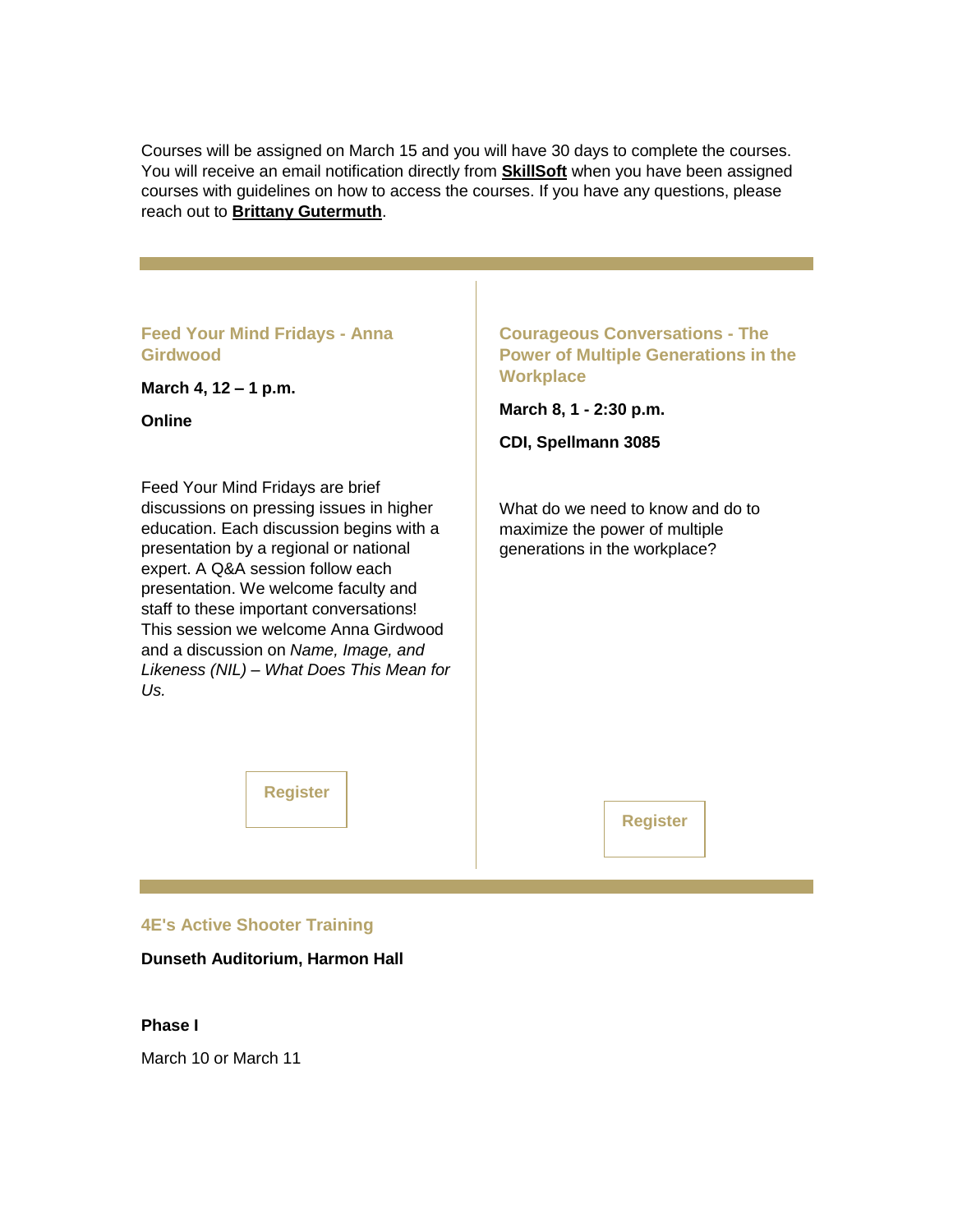9 a.m. - 12 p.m.

#### **Phase II**

March 10 or March 11

1 - 4 p.m.

Phase I training entails a presentation to provide a baseline and to educate the participant. Afterwards, participants are broken into groups for scenario-based training. The session usually completes 4 scenarios.

Phase II consists of a presentation reviewing first aid needs and tourniquet application. We break into groups and practice application of tourniquets and participate in scenarios practicing emergency first aid skills.

Each session can have a maximum of 45 participants. Please register and schedule your desired sessions.





#### **LARC/LIBRARY SERVICES**

- Monday Thursday: 8 a.m. 10 p.m.
- $\bullet$  Friday: 8 a.m.  $\text{-} 5 \text{ p.m.}$
- $\bullet$  Saturday: 10 a.m. 3 p.m.
- Sunday: 2 8 p.m.

#### **EVANS COMMONS REC CENTER**

- Monday Friday: 6 a.m. 9 p.m.
- Saturday and Sunday: 10 a.m. 3 p.m.